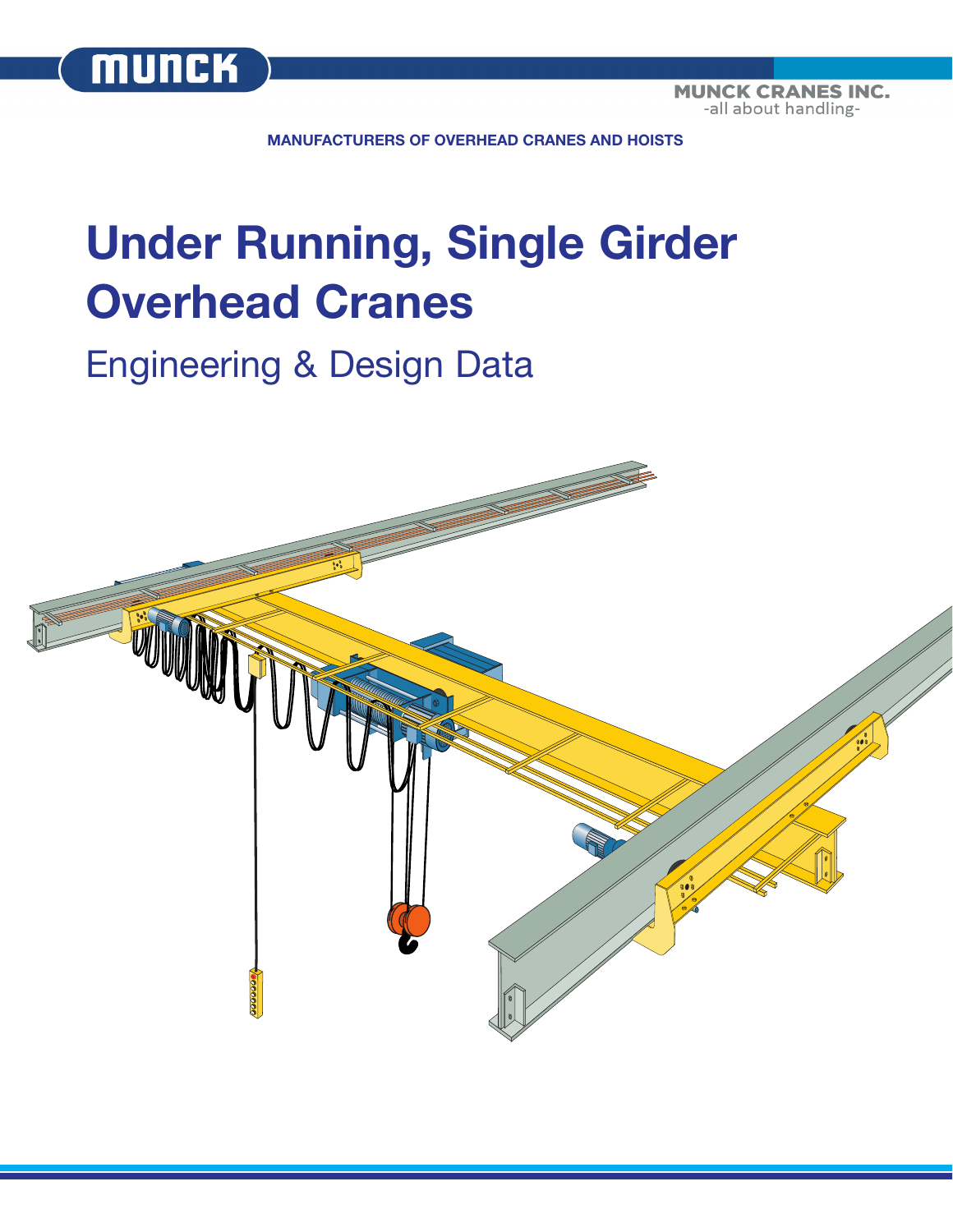munc

### **Crane Reference Diagram**

All data may be referenced to the following crane diagram. Travel speeds are nominal and may vary ±10%. Other travel speeds are available on request. Dimensions E & F are given at high hook and are measured from the end of the bridge girder to the centerline of the hoist hook and do not take into consideration the downshop conductor system.



Munck Cranes Inc. assumes no responsibility for, but not limited to, any events or damages which occur as a result of the use of any data contained in this brochure. It should be noted that these figures are supplied to give a general understanding of the specifications relating to any particular capacity of under running, single girder, overhead crane and should not be taken as a basis for construction of any kind. All calculations for actual work to be performed should be done so only by a recognized professional in the industry and only after the unique situations and circumstances to the particular job or job site are considered.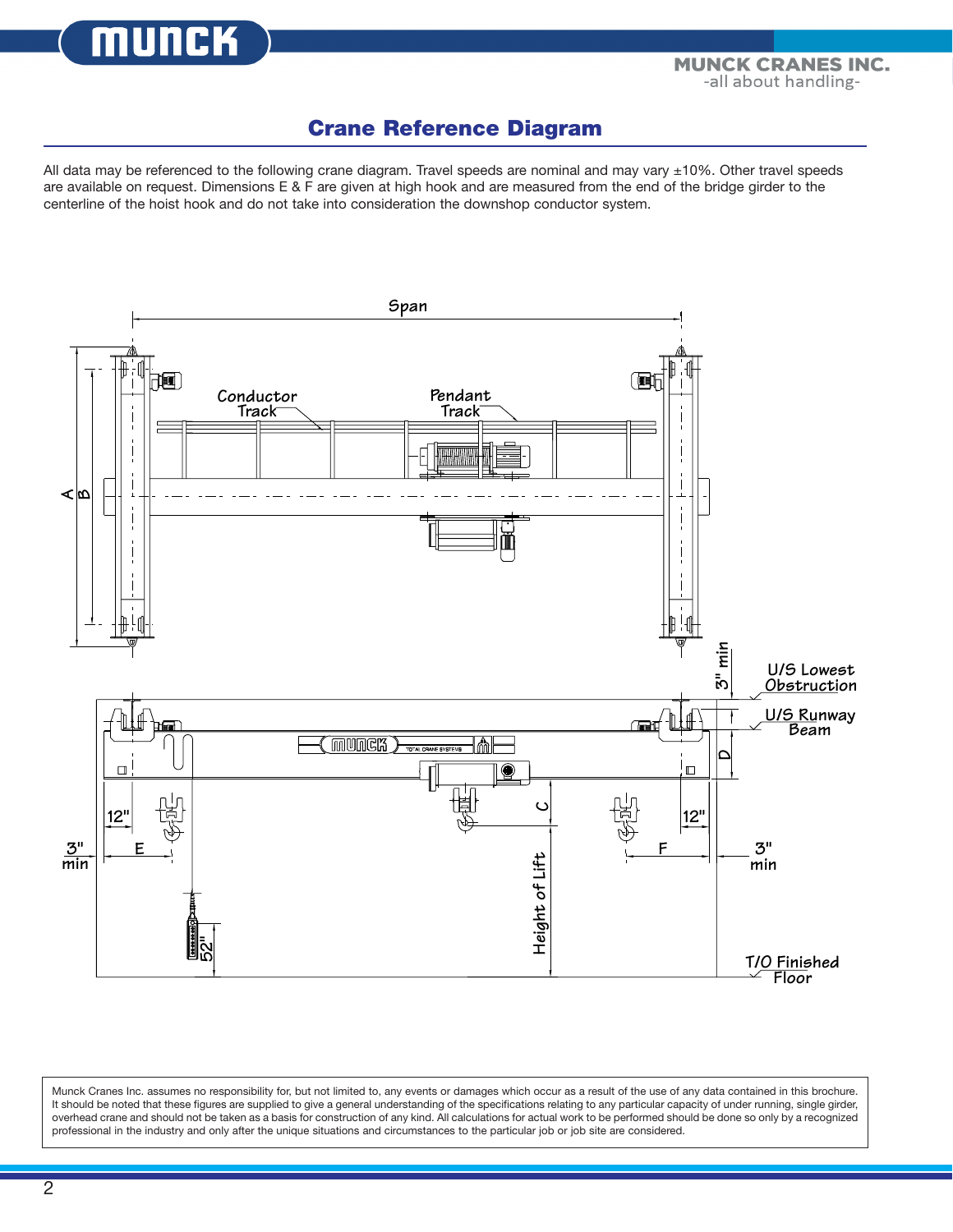|                               | <b>HOIST DATA</b>                                             |                                   |                                                 |                      |           |                              | <b>CRANE DATA</b>             |                              |                         |            |                      |                                                         |                                                      |  |
|-------------------------------|---------------------------------------------------------------|-----------------------------------|-------------------------------------------------|----------------------|-----------|------------------------------|-------------------------------|------------------------------|-------------------------|------------|----------------------|---------------------------------------------------------|------------------------------------------------------|--|
| Crane<br>Capacity<br>(Tonnes) | <b>Hoist</b><br>Model                                         | Available<br>Lift Height<br>(ft.) | <b>Trolley</b><br><b>Hoist Weight</b><br>(lbs.) | E                    | F         | Hoist<br>Speed<br>(ft./min.) | <b>SPAN</b><br>( <b>ft</b> .) | A                            | B                       | D<br>(in.) | $\mathbf C$<br>(in.) | <b>Crane Weight</b><br><b>Excluding Hoist</b><br>(lbs.) | <b>Maximum Static</b><br><b>Wheel Load</b><br>(lbs.) |  |
|                               |                                                               |                                   |                                                 |                      |           |                              | $-20$                         | $5' - 11"$                   | $4'-6''$                | 12         | 29                   | 1095                                                    | 1800                                                 |  |
|                               |                                                               |                                   |                                                 |                      |           |                              | $21 - 25$                     | $5' - 11"$                   | $4'-6''$                | 12         | 29                   | 1330                                                    | 1860                                                 |  |
|                               |                                                               |                                   |                                                 |                      |           |                              | $26 - 30$                     | $6'-5''$                     | $5'-0''$                | 12         | 29                   | 1780                                                    | 1970                                                 |  |
|                               |                                                               |                                   |                                                 |                      |           |                              | $31 - 35$                     | $8'-1$ "                     | $6' - 8''$              | 14         | 29                   | 2275                                                    | 2095                                                 |  |
|                               |                                                               |                                   |                                                 |                      |           |                              | 36-40                         | $8'-1$ "                     | $6' - 8''$              | 16         | 29                   | 2520                                                    | 2155                                                 |  |
|                               |                                                               |                                   |                                                 |                      |           | Single                       | $41 - 45$                     | $10'-7"$                     | $9' - 2"$               | 18         | 29                   | 3025                                                    | 2285                                                 |  |
|                               | 3101-1223<br>3101-2223                                        | 42                                | 740                                             | $1'-10"$<br>$2'-5''$ | $1'-11"$  | Speed:                       | 46-50                         | $10'-7"$                     | $9' - 2"$               | 18         | 29                   | 3740                                                    | 2460                                                 |  |
|                               |                                                               | 60                                | 765                                             |                      | $1'-11"$  | 32                           | $51 - 55$                     | $10'-7"$                     | $9' - 2"$               | 20         | 29                   | 4345                                                    | 2615                                                 |  |
| 1                             | 3101-3223                                                     | 74                                | 785                                             | $2' - 11"$           | $1'-11"$  |                              | 56-60                         | $10'-7"$                     | $9' - 2"$               | 20         | 29                   | 5535                                                    | 2910                                                 |  |
|                               | 3101-4223                                                     | 100                               | 835                                             | $3'-9''$             | $1'-11"$  | Two                          | $61 - 65$                     | $11'-11"$                    | $10'-6"$                | 34         | 37                   | 6835                                                    | 3235                                                 |  |
|                               | 3101-5223                                                     | 126                               | 850                                             | $4' - 7''$           | $1'-11"$  | Speed:                       | 66-70                         | $11'-11"$                    | $10'-6''$               | 35         | 37                   | 7975                                                    | 3520                                                 |  |
|                               |                                                               |                                   |                                                 |                      |           | 32 & 10                      | $71 - 75$                     | $12 - 7"$                    | $11'-2"$                | 39         | 37                   | 9270                                                    | 3845                                                 |  |
|                               |                                                               |                                   |                                                 |                      |           |                              | 76-80                         | $15 - 7"$                    | $14 - 2"$               | 41         | 41                   | 10968                                                   | 4270                                                 |  |
|                               |                                                               |                                   |                                                 |                      |           |                              | $81 - 85$                     | $15'-7$ "                    | $14'-2"$                | 43         | 41                   | 12205                                                   | 4580                                                 |  |
|                               |                                                               |                                   |                                                 |                      |           |                              | 86-90                         | $17' - 9''$                  | $16' - 4"$              | 46         | 41                   | 13812                                                   | 4980                                                 |  |
|                               |                                                               |                                   |                                                 |                      |           |                              | $91 - 95$                     | $17' - 9''$                  | $16'-4"$                | 48         | 41                   | 15315                                                   | 5355                                                 |  |
|                               |                                                               |                                   |                                                 |                      |           |                              | 96-100                        | $17 - 9"$                    | $16' - 4"$              | 51         | 41                   | 16715                                                   | 5705                                                 |  |
|                               |                                                               |                                   |                                                 |                      |           |                              | $-20$                         | $5' - 11"$                   | $4'-6''$                | 12         | 29                   | 1240                                                    | 3025                                                 |  |
|                               |                                                               |                                   |                                                 |                      |           |                              | $21 - 25$                     | $5' - 11"$                   | $4'-6''$                | 12         | 29                   | 1710                                                    | 3145                                                 |  |
|                               |                                                               |                                   |                                                 |                      |           |                              | $26 - 30$                     | $6'-5''$                     | $5'-0$ "                | 14         | 29                   | 2105                                                    | 3245                                                 |  |
|                               |                                                               |                                   |                                                 |                      |           |                              | $31 - 35$                     | $8'-1$ "                     | $6' - 8''$              | 14         | 29                   | 2975                                                    | 3460                                                 |  |
|                               |                                                               |                                   |                                                 |                      |           |                              | $36 - 40$<br>$41 - 45$        | $8'-1$ "<br>$10'-7"$         | $6' - 8"$<br>$9' - 2"$  | 18         | 29<br>29             | 2975<br>4030                                            | 3460<br>3725                                         |  |
|                               | 3111-1223                                                     | 42                                | 765                                             | $1'-10"$             | $2 - 0$ " | Single                       | 46-50                         | $10'-7$ "                    | $9' - 2"$               | 18<br>20   | 29                   |                                                         | 3935                                                 |  |
|                               | 3111-2223                                                     | 60                                | 820                                             | $2'-5''$             | $2 - 0$ " | Speed:<br>32                 | $51 - 55$                     | $10'-7"$                     | $9' - 2"$               | 23         | 29                   | 4875<br>5615                                            | 4120                                                 |  |
| $\overline{c}$                | 3111-3223                                                     | 73                                | 870                                             | $2' - 11"$           | $2'-0''$  |                              | 56-60                         | $10'-7"$                     | $9' - 2"$               | 23         | 29                   | 6470                                                    | 4335                                                 |  |
|                               | 3111-4223                                                     | 100                               | 965                                             | $3'-9''$             | $2'-0''$  | Two                          | $61 - 65$                     | $11'-11"$                    | $10'-6''$               | 34         | 37                   | 7540                                                    | 4600                                                 |  |
|                               | 3111-5223                                                     | 126                               | 1030                                            | $4'-7''$             | $2'-0''$  | Speed:                       | 66-70                         | $11'-11"$                    | $10'-6''$               | 36         | 37                   | 8780                                                    | 4910                                                 |  |
|                               |                                                               |                                   |                                                 |                      |           | 32 & 10                      | $71 - 75$                     | $12'-7$ "                    | $11'-2"$                | 39         | 37                   | 10180                                                   | 5260                                                 |  |
|                               |                                                               |                                   |                                                 |                      |           |                              | 76-80                         | $15' - 7"$                   | $14'-2"$                | 41         | 41                   | 11995                                                   | 5715                                                 |  |
|                               |                                                               |                                   |                                                 |                      |           |                              | 81-85                         | $15' - 7"$                   | $14 - 2"$               | 43         | 41                   | 13345                                                   | 6055                                                 |  |
|                               |                                                               |                                   |                                                 |                      |           |                              | 86-90                         | $17' - 11"$                  | $16'-4"$                | 46         | 41                   | 15565                                                   | 6610                                                 |  |
|                               |                                                               |                                   |                                                 |                      |           |                              | $91 - 95$                     | $17' - 11"$                  | $16'-4"$                | 48         | 41                   | 17095                                                   | 6990                                                 |  |
|                               |                                                               |                                   |                                                 |                      |           |                              | 96-100                        | $17' - 11"$                  | $16'-4"$                | 50         | 41                   | 18510                                                   | 7345                                                 |  |
|                               |                                                               |                                   |                                                 |                      |           |                              | $-20$                         | $6'-5''$                     | $5'-0''$                | 12         | 21                   | 1390                                                    | 4155                                                 |  |
|                               |                                                               |                                   |                                                 |                      |           |                              | $21 - 25$                     | $6'-5''$                     | $5'-0''$                | 14         | 21                   | 1730                                                    | 4240                                                 |  |
|                               |                                                               |                                   |                                                 |                      |           |                              | 26-30                         | $6'-5''$                     | $5 - 0$ "               | 14         | 21                   | 2340                                                    | 4395                                                 |  |
|                               |                                                               |                                   |                                                 |                      |           |                              | $31 - 35$                     | $8'-1$ "                     | $6' - 8''$              | 18         | 21                   | 2820                                                    | 4515                                                 |  |
|                               |                                                               |                                   |                                                 |                      |           |                              | 36-40                         | $8'-1$ "                     | $6' - 8''$              | 18         | 21                   | 3530                                                    | 4690                                                 |  |
|                               |                                                               |                                   |                                                 |                      |           | Single                       | $41 - 45$                     | $10'-7"$                     | $9' - 2"$               | 20         | 21                   | 4475                                                    | 4930                                                 |  |
|                               | 3101-1423                                                     | 21                                | 750                                             | $1'-8''$             | $2 - 1"$  | Speed:                       | 46-50                         | $10'-7"$                     | $9' - 2"$               | 23         | 21                   | 5315                                                    | 5140                                                 |  |
|                               | 3101-2423                                                     | 30                                | 810                                             | $2'-3''$             | $2 - 1"$  | 16                           | $51 - 55$                     | $10'-7"$                     | $9' - 2"$               | 29         | 25                   | 5710                                                    | 5235                                                 |  |
| 3                             | 3101-3423                                                     | 37                                | 860                                             | $2'-9''$             | $2 - 1"$  |                              | 56-60                         | $10'-7"$                     | $9' - 2"$               | 31         | 28                   | 6590                                                    | 5455                                                 |  |
|                               | 3101-4423                                                     | 50                                | 955                                             | $4 - 3"$             | $2 - 1"$  | Two                          | $61 - 65$                     | $11'-11"$                    | $10'-6''$               | 34         | 28                   | 7540                                                    | 5695                                                 |  |
|                               | 3101-5423                                                     | 63                                | 1015                                            | $4 - 5"$             | $2'-1$ "  | Speed:                       | 66-70                         | $11'-11''$                   | $10'-6''$               | 36         | 28                   | 8780                                                    | 6005                                                 |  |
|                               |                                                               |                                   |                                                 |                      |           | 16 & 4                       | $71 - 75$                     | $12 - 7"$                    | $11'-2"$                | 39         | 28                   | 10625                                                   | 6465                                                 |  |
|                               |                                                               |                                   |                                                 |                      |           |                              | 76-80                         | $15 - 9"$                    | $14 - 2"$               | 41         | 32                   | 12437                                                   | 6920                                                 |  |
|                               |                                                               |                                   |                                                 |                      |           |                              | $81 - 85$                     | $15 - 9"$                    | $14 - 2"$               | 43         | 32                   | 13789                                                   | 7255                                                 |  |
|                               |                                                               |                                   |                                                 |                      |           |                              | 86-90                         | $17' - 11''$                 | $16' - 4"$              | 46         | 32                   | 15564                                                   | 7700                                                 |  |
|                               |                                                               |                                   |                                                 |                      |           |                              | $91 - 95$                     | $17' - 11''$<br>$17' - 11''$ | $16'-4"$                | 48         | 32                   | 17095<br>18506                                          | 8085                                                 |  |
|                               |                                                               |                                   |                                                 |                      |           |                              | 96-100<br>$-20$               | $8 - 3"$                     | $16' - 4"$<br>$6' - 8"$ | 50         | 32<br>21             |                                                         | 8435                                                 |  |
|                               |                                                               |                                   |                                                 |                      |           |                              | $21 - 25$                     | $8 - 3"$                     | $6'-8"$                 | 14<br>14   | 21                   | 1870<br>2335                                            | 6495<br>6610                                         |  |
|                               |                                                               | 21<br>30<br>37<br>50<br>63        |                                                 |                      |           |                              | $26 - 30$                     | $8 - 3"$                     | $6' - 8''$              | 16         | 21                   | 3000                                                    | 6775                                                 |  |
|                               |                                                               |                                   | 800                                             |                      |           |                              | $31 - 35$                     | $8 - 3"$                     | $6'-8''$                | 18         | 21                   | 3785                                                    | 6975                                                 |  |
|                               | 3111-1423<br>3111-2423<br>3111-3423<br>3111-4423<br>3111-5423 |                                   |                                                 |                      |           |                              | $36 - 40$                     | $8 - 3"$                     | $6' - 8''$              | 20         | 21                   | 4465                                                    | 7145                                                 |  |
|                               |                                                               |                                   |                                                 |                      |           | Single                       | $41 - 45$                     | $10 - 9"$                    | $9' - 2"$               | 23         | 21                   | 5445                                                    | 7390                                                 |  |
|                               |                                                               |                                   |                                                 | $1'-9''$             | $2 - 4"$  | Speed:                       | 46-50                         | $10'-9''$                    | $9' - 2"$               | 23         | 21                   | 6210                                                    | 7580                                                 |  |
|                               |                                                               |                                   | 860                                             | $2'-4"$              | $2 - 4"$  | 16                           | $51 - 55$                     | $10'-7"$                     | $9' - 2"$               | 29         | 25                   | 7140                                                    | 7810                                                 |  |
| 5                             |                                                               |                                   | 910<br>1005<br>1070                             | $2'-9''$             | $2 - 4"$  |                              | 56-60                         | $10'-7"$                     | $9' - 2"$               | 31         | 28                   | 8150                                                    | 8065                                                 |  |
|                               |                                                               |                                   |                                                 | $3'-8''$<br>$4'-6''$ | $2 - 4"$  | Two                          | 61-65                         | $11'-11"$                    | $10'-6''$               | 33         | 28                   | 9365                                                    | 8370                                                 |  |
|                               |                                                               |                                   |                                                 |                      | $2 - 4"$  | Speed:<br>16 & 4             | 66-70                         | $11'-11"$                    | $10'-6''$               | 36         | 28                   | 10730                                                   | 8710                                                 |  |
|                               |                                                               |                                   |                                                 |                      |           |                              | $71 - 75$                     | $12 - 7"$                    | $11'-2"$                | 38         | 28                   | 12240                                                   | 9085                                                 |  |
|                               |                                                               |                                   |                                                 |                      |           |                              | 76-80                         | $15 - 9"$                    | $14 - 2"$               | 41         | 32                   | 13800                                                   | 9475                                                 |  |
|                               |                                                               |                                   |                                                 |                      |           |                              | 81-85                         | $15 - 9"$                    | $14 - 2"$               | 43         | 32                   | 15310                                                   | 9855                                                 |  |
|                               |                                                               |                                   |                                                 |                      |           |                              | 86-90                         | $16'-5''$                    | $18 - 0$ "              | 45         | 32                   | 17390                                                   | 10375                                                |  |
|                               |                                                               |                                   |                                                 |                      |           |                              | $91 - 95$                     | $16' - 5"$                   | $18 - 0$ "              | 48         | 32                   | 19270                                                   | 10845                                                |  |
|                               |                                                               |                                   |                                                 |                      |           |                              | 96-100                        | $16'-5''$                    | $18 - 0$ "              | 50         | 32                   | 20825                                                   | 11235                                                |  |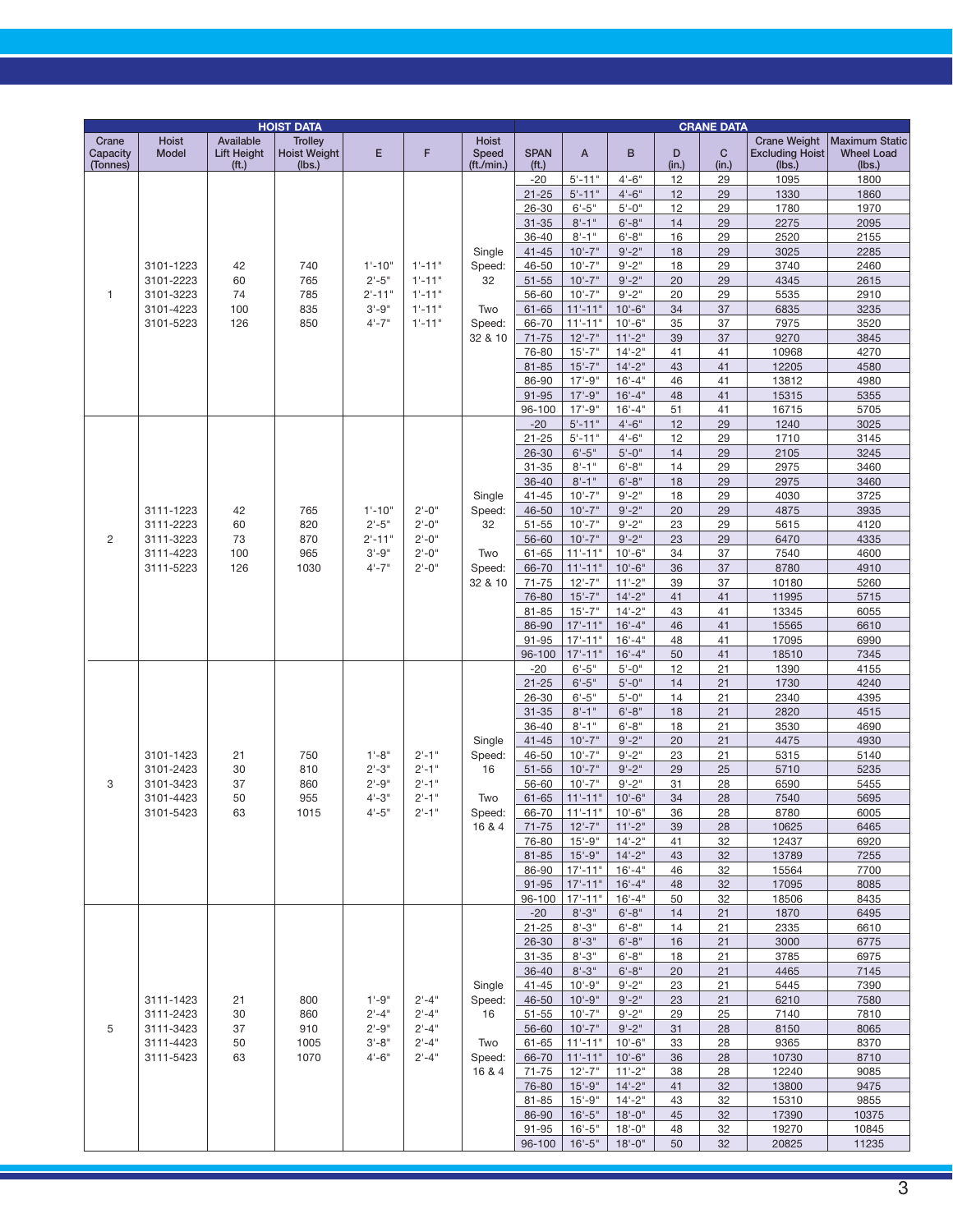## **TOTAL CRANE SYSTEMS**

|                               | <b>HOIST DATA</b>      |                                            |                                                 |                      |           |                                     | <b>CRANE DATA</b>             |                        |                        |            |                       |                                                         |                                                      |
|-------------------------------|------------------------|--------------------------------------------|-------------------------------------------------|----------------------|-----------|-------------------------------------|-------------------------------|------------------------|------------------------|------------|-----------------------|---------------------------------------------------------|------------------------------------------------------|
| Crane<br>Capacity<br>(Tonnes) | Hoist<br>Model         | Available<br>Lift Height<br>( <b>ft</b> .) | <b>Trolley</b><br><b>Hoist Weight</b><br>(lbs.) | Ε                    | F         | <b>Hoist</b><br>Speed<br>(ft./min.) | <b>SPAN</b><br>( <b>ft</b> .) | A                      | B                      | D<br>(in.) | $\mathbf{C}$<br>(in.) | <b>Crane Weight</b><br><b>Excluding Hoist</b><br>(lbs.) | <b>Maximum Static</b><br><b>Wheel Load</b><br>(lbs.) |
|                               |                        |                                            |                                                 |                      |           | $-20$                               | $8 - 3"$                      | $6' - 8''$             | 20                     | 28         | 2155                  | 9670                                                    |                                                      |
|                               |                        |                                            |                                                 |                      |           |                                     | $21 - 25$                     | $8'-3''$               | $6' - 8"$              | 20         | 28                    | 3000                                                    | 9880                                                 |
|                               |                        |                                            |                                                 |                      |           |                                     | 26-30                         | $8 - 3"$               | $6' - 8''$             | 20         | 28                    | 3600                                                    | 10030                                                |
|                               |                        |                                            |                                                 |                      |           |                                     | $31 - 35$                     | $8'-3''$               | $6' - 8''$             | 23         | 28                    | 4475                                                    | 10250                                                |
|                               |                        |                                            |                                                 |                      |           |                                     | 36-40                         | $8 - 3"$               | $6'-8''$               | 23         | 28                    | 5520                                                    | 10510                                                |
|                               |                        |                                            |                                                 |                      |           |                                     | $41 - 45$                     | $10'-9''$              | $9' - 2"$              | 23         | 28                    | 6755                                                    | 10820                                                |
|                               |                        |                                            |                                                 |                      |           | Single                              | 46-50                         | $10'-9''$              | $9' - 2"$              | 29         | 33                    | 7045                                                    | 10895                                                |
|                               | 3121-1423<br>3121-2423 | 22                                         | 1345                                            | $2'-0''$<br>$2'-6''$ | $3'-3''$  | Speed:                              | $51 - 55$                     | $10'-7$                | $9' - 2"$              | 31         | 38                    | 8075                                                    | 11150                                                |
|                               |                        | 29                                         | 1390                                            |                      | $3'-3''$  | 16                                  | 56-60                         | $10'-7$ "              | $9' - 2"$              | 32         | 38                    | 9375                                                    | 11475                                                |
| 7.5                           | 3121-3423              | 40                                         | 1520                                            | $3'-2"$              | $3'-3''$  |                                     | $61 - 65$                     | $11'-11"$              | $10'-6''$              | 34         | 38                    | 10695                                                   | 11805                                                |
|                               | 3121-4423              | 55                                         | 1685                                            | $4'-2"$              | $3'-3''$  | Two                                 | 66-70                         | $11'-11"$              | $10'-6''$              | 36         | 38                    | 12050                                                   | 12145                                                |
|                               | 3121-5423              | 69                                         | 1960                                            | $5'-1$ "             | $3'-3''$  | Speed:                              | $71 - 75$                     | $12'-7$                | $11'-2"$               | 38         | 43                    | 14410                                                   | 12735                                                |
|                               |                        |                                            |                                                 |                      |           | 16 & 5                              | 76-80                         | $15' - 11"$            | $14 - 2"$              | 41         | 43                    | 16110                                                   | 13160                                                |
|                               |                        |                                            |                                                 |                      |           |                                     | $81 - 85$                     | $15' - 11"$            | $14'-2"$               | 43         | 43                    | 17755                                                   | 13570                                                |
|                               |                        |                                            |                                                 |                      |           |                                     | 86-90                         | $18 - 1$ "             | $16' - 4"$             | 45         | 43                    | 20875                                                   | 14350                                                |
|                               |                        |                                            |                                                 |                      |           |                                     | $91 - 95$                     | $18'-1$ "              | $16' - 4"$             | 49         | 43                    | 23350                                                   | 14970                                                |
|                               |                        |                                            |                                                 |                      |           |                                     | 96-100                        | $18' - 1"$             | $16' - 4"$             | 51         | 43                    | 25365                                                   | 15475                                                |
|                               |                        |                                            |                                                 |                      |           |                                     | $-20$                         | $8'-5''$               | $6' - 8"$              | 23         | 28                    | 2820                                                    | 12630                                                |
|                               |                        |                                            |                                                 |                      |           |                                     | $21 - 25$                     | $8 - 5"$               | $6' - 8''$             | 23         | 28                    | 3755                                                    | 12865                                                |
|                               |                        |                                            |                                                 |                      |           |                                     | $26 - 30$                     | $8'-5''$               | $6' - 8"$              | 23         | 28                    | 4575                                                    | 13070                                                |
|                               |                        |                                            |                                                 |                      |           |                                     | $31 - 35$                     | $8 - 5"$               | $6' - 8''$             | 23         | 28                    | 5610                                                    | 13330                                                |
|                               |                        |                                            |                                                 |                      |           |                                     | $36 - 40$                     | $8'-5''$               | $6' - 8''$             | 26         | 33                    | 7210                                                    | 13730                                                |
|                               |                        |                                            |                                                 |                      |           |                                     | $41 - 45$                     | $10' - 11"$            | $9' - 2"$              | 27         | 38                    | 7405                                                    | 13780                                                |
|                               |                        |                                            |                                                 |                      |           | Single                              | 46-50                         | $10' - 11'$            | $9' - 2"$              | 29         | 38                    | 8560                                                    | 14065                                                |
|                               | 3122-1423              | 22                                         | 1345                                            | $2'-0''$             | $3'-5''$  | Speed:                              | $51 - 55$                     | $10'-7$                | $9' - 2"$              | 29         | 38                    | 9925                                                    | 14410                                                |
|                               | 3122-2423              | 29                                         | 1390                                            | $2'-6''$             | $3'-5''$  | 16                                  | 56-60                         | $10'-7$ "              | $9' - 2"$              | 32         | 38                    | 11240                                                   | 14735                                                |
| 10                            | 3122-3423              | 40                                         | 1520                                            | $3'-2"$              | $3'-5''$  |                                     | $61 - 65$                     | $11'-11"$              | $10'-6''$              | 34         | 43                    | 12490                                                   | 15050                                                |
|                               | 3122-4423              | 55                                         | 1685                                            | $4'-2"$              | $3'-5''$  | Two                                 | 66-70                         | $11'-11"$              | $10'-6''$              | 36         | 43                    | 13810                                                   | 15380                                                |
|                               | 3122-5423              | 69                                         | 1960                                            | $5'-1$ "             | $3'-5''$  | Speed:                              | $71 - 75$                     | $12'-7"$               | $11'-2"$               | 39         | 43                    | 16240                                                   | 15985                                                |
|                               |                        |                                            |                                                 |                      |           | 16 & 5                              | 76-80                         | $16'-1$ "              | $14'-2"$               | 41         | 43                    | 17970                                                   | 16420                                                |
|                               |                        |                                            |                                                 |                      |           |                                     | $81 - 85$                     | $16'-1$ "              | $14 - 2"$              | 44         | 43                    | 19970                                                   | 16920                                                |
|                               |                        |                                            |                                                 |                      |           |                                     | 86-90                         | $18 - 3"$              | $16' - 4"$             | 46         | 44                    | 23305                                                   | 17755                                                |
|                               |                        |                                            |                                                 |                      |           |                                     | 91-95                         | $18 - 3"$              | $16' - 4"$             | 48         | 45                    | 25365                                                   | 18270                                                |
|                               |                        |                                            |                                                 |                      |           |                                     | 96-100<br>$-20$               | $18'-3''$<br>$8' - 7"$ | $16'-4"$<br>$6' - 8''$ | 51<br>17   | 46<br>31              | 27415<br>3185                                           | 18780<br>15805                                       |
|                               |                        |                                            |                                                 |                      |           |                                     | $21 - 25$                     | $8'-7''$               | $6' - 8"$              | 20         | 31                    | 3920                                                    | 15985                                                |
|                               |                        |                                            |                                                 |                      |           |                                     | 26-30                         | $8'-7''$               | $6' - 8"$              | 22         | 31                    | 4720                                                    | 16185                                                |
|                               |                        |                                            |                                                 |                      |           |                                     | $31 - 35$                     | $8'-7"$                | $6' - 8"$              | 23         | 31                    | 5755                                                    | 16445                                                |
|                               |                        |                                            |                                                 |                      |           |                                     | 36-40                         | $8'-7"$                | $6'-8''$               | 24         | 31                    | 6870                                                    | 16725                                                |
|                               |                        |                                            |                                                 |                      |           | Single                              | $41 - 45$                     | $11'-1$ "              | $9' - 2''$             | 25         | 31                    | 8210                                                    | 17060                                                |
|                               |                        |                                            |                                                 |                      |           | Speed:                              | 46-50                         | $11'-1$ "              | $9' - 2"$              | 26         | 33                    | 9560                                                    | 17395                                                |
|                               | 3131-1423              | 26                                         | 1850                                            | $2'-6''$             | $4 - 0$ " | 16                                  | $51 - 55$                     | $10'-7$ "              | $9' - 2"$              | 29         | 33                    | 11050                                                   | 17770                                                |
| 12.5                          | 3131-2423              | 36                                         | 2035                                            | $3'-3''$             | $4 - 0$ " |                                     | 56-60                         | $10'-7$ "              | $9' - 2"$              | 31         | 33                    | 12535                                                   | 18140                                                |
|                               | 3131-3423              | 50                                         | 2170                                            | $4'-3''$             | $4 - 0$ " | Two                                 | $61 - 65$                     | $11'-11"$              | $10'-6''$              | 34         | 37                    | 14230                                                   | 18565                                                |
|                               | 3131-4423              | 70                                         | 2510                                            | $5 - 8"$             | $4 - 0$ " | Speed:                              | 66-70                         | $11'-11"$              | $10'-6''$              | 37         | 37                    | 16060                                                   | 19020                                                |
|                               |                        |                                            |                                                 |                      |           | 16 & 5                              | $71 - 75$                     | $12'-7$ "              | $11'-2"$               | 39         | 37                    | 19150                                                   | 19795                                                |
|                               |                        |                                            |                                                 |                      |           |                                     | 76-80                         | $16' - 1''$            | $14 - 2"$              | 42         | 37                    | 21230                                                   | 20315                                                |
|                               |                        |                                            |                                                 |                      |           |                                     | $81 - 85$                     | $16' - 1"$             | $14 - 2"$              | 46         | 37                    | 23875                                                   | 20975                                                |
|                               |                        |                                            |                                                 |                      |           |                                     | 86-90                         | $16'-5''$              | $17 - 6"$              | 47         | 39                    | 25995                                                   | 21505                                                |
|                               |                        |                                            |                                                 |                      |           |                                     | $91 - 95$                     | $16'-5''$              | $17 - 6"$              | 50         | 39                    | 28840                                                   | 22215                                                |
|                               |                        |                                            |                                                 |                      |           |                                     | 96-100                        | $16'-5''$              | $17 - 6"$              | 52         | 40                    | 32045                                                   | 23020                                                |
|                               |                        |                                            |                                                 |                      |           |                                     | $-20$                         | $8'-7''$               | $6' - 8"$              | 23         | 31                    | 3375                                                    | 18600                                                |
|                               |                        | 26                                         | 1850                                            |                      |           |                                     | $21 - 25$                     | $8'-7"$                | $6' - 8''$             | 25         | 31                    | 4180                                                    | 18800                                                |
|                               |                        |                                            |                                                 |                      |           |                                     | $26 - 30$                     | $8'-7''$               | $6' - 8''$             | 26         | 31                    | 5065                                                    | 19025                                                |
|                               |                        |                                            |                                                 |                      |           |                                     | $31 - 35$                     | $8'-7''$               | $6'-8"$                | 28         | 31                    | 6130                                                    | 19290                                                |
|                               |                        |                                            |                                                 |                      |           |                                     | $36 - 40$                     | $8 - 7"$               | $6' - 8"$              | 31         | 31                    | 7270                                                    | 19575                                                |
|                               | 3131-1423              |                                            |                                                 |                      |           | Single                              | $41 - 45$                     | $11'-1$ "              | $9' - 2"$              | 32         | 33                    | 8630                                                    | 19915                                                |
|                               |                        |                                            |                                                 |                      |           | Speed:                              | 46-50                         | $11'-1$ "              | $9' - 2"$              | 34         | 33                    | 9905                                                    | 20235                                                |
|                               |                        |                                            |                                                 | $2'-6''$             | $4 - 1"$  | 16                                  | $51 - 55$                     | $10'-7"$               | $9' - 2"$              | 36         | 33                    | 11285                                                   | 20580                                                |
| 15                            | 3131-2423              | 36                                         | 2035                                            | $3'-3''$             | $4 - 1"$  |                                     | 56-60                         | $10'-7"$               | $9' - 2"$              | 38         | 33                    | 12840                                                   | 20965                                                |
|                               | 3131-3423              | 50                                         | 2170                                            | $4 - 3"$             | $4 - 1"$  | Two                                 | 61-65                         | $11'-11"$              | $10'-6''$              | 41         | 37                    | 14880                                                   | 21475                                                |
|                               | 3131-4423              | 70                                         | 2510                                            | $5 - 8"$             | $4 - 1"$  | Speed:                              | 66-70                         | $11'-11"$              | $10'-6''$              | 41         | 37                    | 16600                                                   | 21905                                                |
|                               |                        |                                            |                                                 |                      |           | 16 & 5                              | $71 - 75$                     | $12 - 7"$              | $11'-2"$               | 41         | 37                    | 19700                                                   | 22680                                                |
|                               |                        |                                            |                                                 |                      |           |                                     | 76-80                         | $16' - 1"$             | $14 - 2"$              | 44         | 38                    | 21825                                                   | 23215                                                |
|                               |                        |                                            |                                                 |                      |           |                                     | 81-85                         | $16' - 1''$            | $14 - 2"$              | 46         | 38                    | 24505                                                   | 23885                                                |
|                               |                        |                                            |                                                 |                      |           |                                     | 86-90                         | $18 - 6"$              | $16'-4"$               | 48         | 39                    | 27970                                                   | 24750                                                |
|                               |                        |                                            |                                                 |                      |           |                                     | 91-95                         | $18 - 6"$              | $16' - 4"$             | 50         | 39                    | 31720                                                   | 25685                                                |
|                               |                        |                                            |                                                 |                      |           |                                     | 96-100                        | $18 - 6"$              | $16'-4"$               | 54         | 39                    | 35925                                                   | 26740                                                |

**(MUNCK)**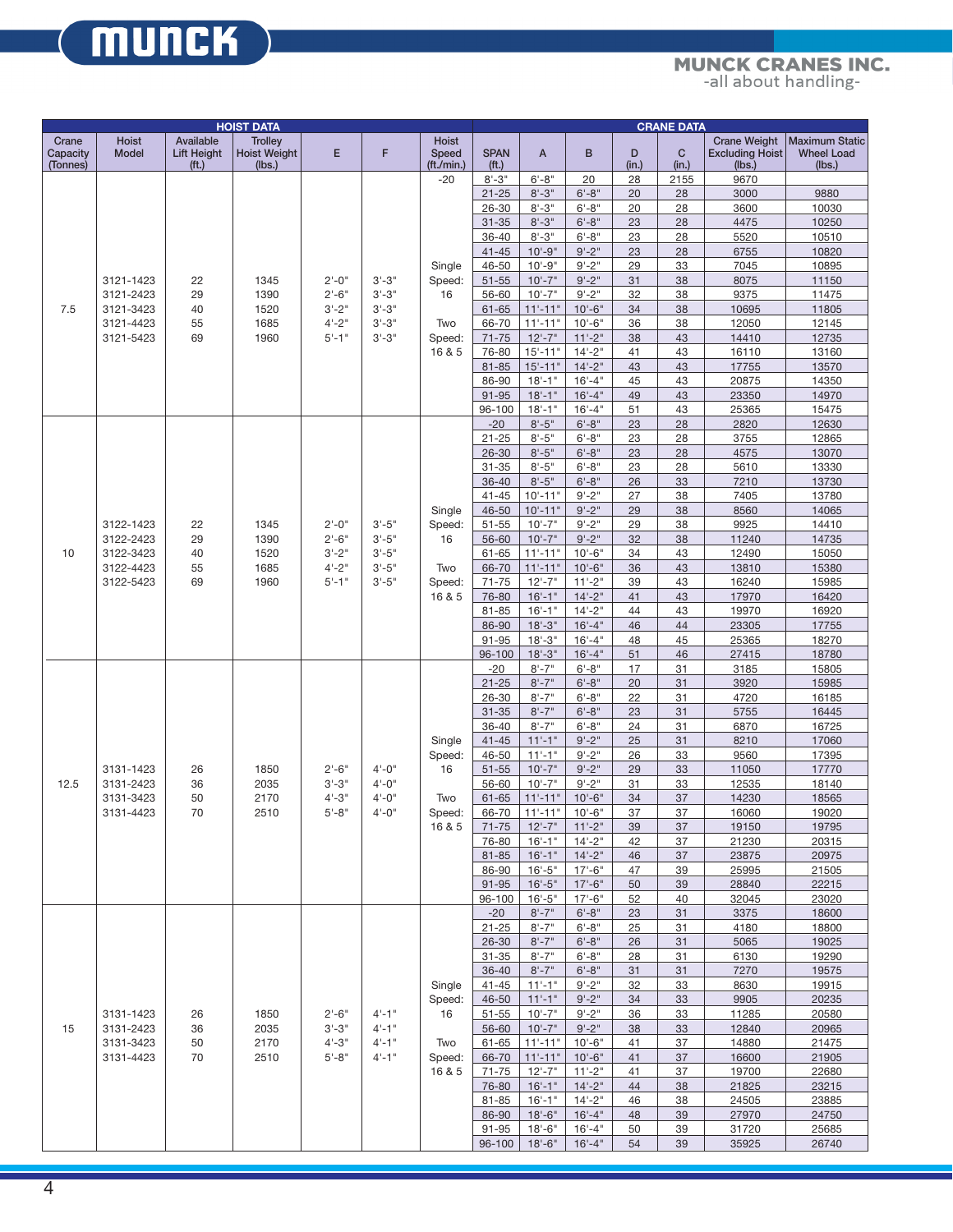## **Trolley Hoist Reference Diagram**





| <b>MONORAIL TROLLEY DATA</b>                             |                        |                    |                     |               |                         |            |             |             |             |             |          |                                                                                                                                                                                                                                                                                                                                                                                                                                                                                                                          |                        |
|----------------------------------------------------------|------------------------|--------------------|---------------------|---------------|-------------------------|------------|-------------|-------------|-------------|-------------|----------|--------------------------------------------------------------------------------------------------------------------------------------------------------------------------------------------------------------------------------------------------------------------------------------------------------------------------------------------------------------------------------------------------------------------------------------------------------------------------------------------------------------------------|------------------------|
| Crane                                                    | <b>Hoist</b>           | Available          | <b>Trolley</b>      | <b>Hoist</b>  |                         |            |             | $\mathbf C$ |             |             |          |                                                                                                                                                                                                                                                                                                                                                                                                                                                                                                                          |                        |
| Capacity                                                 | <b>Model</b>           | <b>Lift Height</b> | <b>Hoist Weight</b> | Speed         | A                       | $B = < 8"$ | $B = < 12"$ | $B = < 16"$ | $B = < 20"$ | $B = < 24"$ | D        | E                                                                                                                                                                                                                                                                                                                                                                                                                                                                                                                        | F                      |
|                                                          |                        | (f <sub>t</sub> )  | (lbs.)              | (ft./min.)    |                         |            |             |             |             |             |          |                                                                                                                                                                                                                                                                                                                                                                                                                                                                                                                          |                        |
|                                                          | 3101-1223              | 42                 | 740<br>765          |               | $3'-10"$<br>$4 - 5"$    |            |             |             |             | $3'-3''$    | $4 - 3"$ |                                                                                                                                                                                                                                                                                                                                                                                                                                                                                                                          | $1' - 9''$<br>$1'-9''$ |
| $\mathbf{1}$                                             | 3101-2223              | 60<br>74           | 785                 | 32            |                         |            | $2'-4"$     | $2'-8"$     | $3'-0''$    |             |          |                                                                                                                                                                                                                                                                                                                                                                                                                                                                                                                          | $1'-9''$               |
|                                                          | 3101-3223<br>3101-4223 |                    | 835                 | or<br>32 & 10 | $4' - 11"$<br>$5' - 9"$ | $2'-4"$    |             |             |             |             |          |                                                                                                                                                                                                                                                                                                                                                                                                                                                                                                                          | $1'-9''$               |
|                                                          | 3101-5223              | 100<br>126         | 850                 |               | $6' - 7''$              |            |             |             |             |             |          |                                                                                                                                                                                                                                                                                                                                                                                                                                                                                                                          | $1'-9''$               |
|                                                          | 3111-1223              | 42                 | 765                 |               | $3' - 11"$              |            | $2'-4"$     | $2 - 8"$    |             |             | $4 - 3"$ |                                                                                                                                                                                                                                                                                                                                                                                                                                                                                                                          | $1'-9''$               |
|                                                          | 3111-2223              | 60                 | 820                 | 32            | $4 - 6"$                |            |             |             |             |             |          |                                                                                                                                                                                                                                                                                                                                                                                                                                                                                                                          | $1' - 9''$             |
|                                                          | 3111-3223              | 73                 | 870                 | or            | $4'-11"$                | $2'-4"$    |             |             | $3'-0''$    | $3' - 3"$   |          |                                                                                                                                                                                                                                                                                                                                                                                                                                                                                                                          | $1'-9''$               |
|                                                          | 3111-4223              | 100                | 965                 | 32 & 10       | $5' - 10"$              |            |             |             |             |             |          |                                                                                                                                                                                                                                                                                                                                                                                                                                                                                                                          | $1'-9''$               |
| (Tonnes)<br>2<br>3<br>5<br>7.5<br>10<br>12.5<br>15<br>20 | 3111-5223              | 1268               | 1030                |               | $6' - 8"$               |            |             |             |             |             |          |                                                                                                                                                                                                                                                                                                                                                                                                                                                                                                                          | $1'-9''$               |
|                                                          | 3101-1423              | 21                 | 750                 |               | $3'-10"$                |            |             |             |             |             |          |                                                                                                                                                                                                                                                                                                                                                                                                                                                                                                                          | $1'-11"$               |
|                                                          | 3101-2423              | 30                 | 810                 | 16            | $4'-5"$                 |            | $1'-8''$    |             |             | $2' - 7"$   | $4 - 3"$ |                                                                                                                                                                                                                                                                                                                                                                                                                                                                                                                          | $1'-11"$               |
|                                                          | 3101-3423              | 37                 | 860                 | or            | $4' - 11"$              | $1'-8''$   |             | $1'-11"$    | $2'-3"$     |             |          |                                                                                                                                                                                                                                                                                                                                                                                                                                                                                                                          | $1' - 11''$            |
|                                                          | 3101-4423              | 50                 | 955                 | 16 & 4        | $5 - 9"$                |            |             |             |             |             |          |                                                                                                                                                                                                                                                                                                                                                                                                                                                                                                                          | $1'-11"$               |
|                                                          | 3101-5423              | 63                 | 1015                |               | $6' - 7"$               |            |             |             |             |             |          |                                                                                                                                                                                                                                                                                                                                                                                                                                                                                                                          | $1'-11"$               |
|                                                          | 3111-1423              | 21                 | 800                 |               | $3'-11"$                | $1'-8''$   | $1'-8''$    | $1' - 11''$ | $2'-3"$     | $2'-7"$     | $4 - 3"$ |                                                                                                                                                                                                                                                                                                                                                                                                                                                                                                                          | $1'-11"$               |
|                                                          | 3111-2423              | 30                 | 860                 | 16            | $4 - 6"$                |            |             |             |             |             |          |                                                                                                                                                                                                                                                                                                                                                                                                                                                                                                                          | $1'-11"$               |
|                                                          | 3111-3423              | 37                 | 910                 | or            | $5' - 0''$              |            |             |             |             |             |          |                                                                                                                                                                                                                                                                                                                                                                                                                                                                                                                          | $1'-11"$               |
|                                                          | 3111-4423              | 50                 | 1005                | 16 & 4        | $5' - 10"$              |            |             |             |             |             |          |                                                                                                                                                                                                                                                                                                                                                                                                                                                                                                                          | $1'-11"$               |
|                                                          | 3111-5423              | 63                 | 1070                |               | $6' - 8"$               |            |             |             |             |             |          |                                                                                                                                                                                                                                                                                                                                                                                                                                                                                                                          | $1'-11"$               |
|                                                          | 3121-1423              | 22                 | 1345                |               | $4 - 9"$                | $2'-4"$    | $2'-3"$     |             |             | $3'-6''$    | $4 - 4"$ |                                                                                                                                                                                                                                                                                                                                                                                                                                                                                                                          | $2'-7"$                |
|                                                          | 3121-2423              | 29                 | 1390                | 16            | $5' - 3"$               |            |             | $2'-8''$    | $3' - 1''$  |             |          |                                                                                                                                                                                                                                                                                                                                                                                                                                                                                                                          | $2'-7"$                |
|                                                          | 3121-3423              | 40                 | 1520                | or            | $6' - 0''$              |            |             |             |             |             |          |                                                                                                                                                                                                                                                                                                                                                                                                                                                                                                                          | $2'-7"$                |
|                                                          | 3121-4423              | 55                 | 1685                | 16 & 5        | $7' - 0''$              |            |             |             |             |             |          |                                                                                                                                                                                                                                                                                                                                                                                                                                                                                                                          | $2'-7"$                |
|                                                          | 3121-5423              | 69                 | 1960                |               | $7' - 11"$              |            |             |             |             |             |          | 2'1''<br>$2'-8''$<br>$3'-2"$<br>$4 - 0$ "<br>$4' - 10"$<br>2'1''<br>$2'-8''$<br>$3'-2"$<br>$4 - 0$ "<br>$4' - 10"$<br>$2'-0''$<br>$2'-7"$<br>$3'-0''$<br>$3' - 11"$<br>$4 - 9"$<br>$2'-0''$<br>$2'-7"$<br>$3'-0''$<br>$3' - 11"$<br>$4 - 9"$<br>$2'-2"$<br>$2'-8''$<br>$3'-5''$<br>$4 - 5"$<br>$5'-4"$<br>$2'-2"$<br>$2'-8''$<br>$3'-5''$<br>$4 - 5"$<br>$5'-4"$<br>$2'-8''$<br>$3'-5''$<br>$4 - 5"$<br>$5' - 10"$<br>$2'-8''$<br>$3'-5''$<br>$4 - 5"$<br>$5' - 10"$<br>$2 - 9"$<br>$3'-7''$<br>$5' - 1''$<br>$6' - 3''$ | $2'-7"$                |
|                                                          | 3122-1423              | 22                 | 1345                |               | $4'-10"$                |            |             |             |             |             |          |                                                                                                                                                                                                                                                                                                                                                                                                                                                                                                                          | $2'-8"$                |
|                                                          | 3122-2423              | 29                 | 1390                | 16            | $5' - 4"$               |            |             |             |             |             |          |                                                                                                                                                                                                                                                                                                                                                                                                                                                                                                                          | $2'-8''$               |
|                                                          | 3122-3423              | 40                 | 1520                | or            | $6'-0''$                | $2'-4"$    | $2'-3"$     | $2'-8"$     | $3' - 1''$  | $3'-6''$    | $4 - 4"$ |                                                                                                                                                                                                                                                                                                                                                                                                                                                                                                                          | $2'-8''$               |
|                                                          | 3122-4423              | 55                 | 1685                | 16 & 5        | $7' - 0''$              |            |             |             |             |             |          |                                                                                                                                                                                                                                                                                                                                                                                                                                                                                                                          | $2'-8''$               |
|                                                          | 3122-5423              | 69                 | 1960                |               | $7' - 11"$              |            |             |             |             |             |          |                                                                                                                                                                                                                                                                                                                                                                                                                                                                                                                          | $2'-8"$                |
|                                                          | 3131-1423              | 26                 | 1850                | 16            | $5 - 9"$                |            | $2'-4"$     | $2 - 7"$    | $2' - 11"$  | $3'-4"$     | $4 - 9"$ |                                                                                                                                                                                                                                                                                                                                                                                                                                                                                                                          | $3' - 1''$             |
|                                                          | 3131-2423              | 36                 | 2035                | or            | $6'-6"$                 | $2'-4"$    |             |             |             |             |          |                                                                                                                                                                                                                                                                                                                                                                                                                                                                                                                          | $3'-1$ "               |
|                                                          | 3131-3423              | 50                 | 2170                | 16 & 5        | $7' - 6''$              |            |             |             |             |             |          |                                                                                                                                                                                                                                                                                                                                                                                                                                                                                                                          | $3'-1$ "               |
|                                                          | 3131-4423              | 70                 | 2510                |               | $9' - 0''$              |            |             |             |             |             |          |                                                                                                                                                                                                                                                                                                                                                                                                                                                                                                                          | $3'-1$ "               |
|                                                          | 3131-1423              | 26                 | 1850                | 16            | $5 - 9"$                |            | $2'-4"$     | $2' - 7"$   | $2' - 11"$  |             |          |                                                                                                                                                                                                                                                                                                                                                                                                                                                                                                                          | $3'-1$ "               |
|                                                          | 3131-2423              | 36                 | 2035                | or            | $6'-6"$                 | $2'-4"$    |             |             |             | $3'-4"$     | $4 - 9"$ |                                                                                                                                                                                                                                                                                                                                                                                                                                                                                                                          | $3'-1$ "               |
|                                                          | 3131-3423              | 50                 | 2170                | 16 & 5        | $7' - 6"$               |            |             |             |             |             |          |                                                                                                                                                                                                                                                                                                                                                                                                                                                                                                                          | $3'-1$ "               |
|                                                          | 3131-4423              | 70                 | 2510                |               | $8' - 11"$              |            |             |             |             |             |          |                                                                                                                                                                                                                                                                                                                                                                                                                                                                                                                          | $3'-1$ "               |
|                                                          | 3141-1423              | 25                 | 3335                | 16            | $6' - 2"$               |            | $3'-1$ "    | $2' - 11"$  | $2'-10"$    | $3'-2"$     | $5'-6''$ |                                                                                                                                                                                                                                                                                                                                                                                                                                                                                                                          | $3'-6''$               |
|                                                          | 3141-2423              | 39                 | 3765                | or            | $7'-0''$                | $3'-2"$    |             |             |             |             |          |                                                                                                                                                                                                                                                                                                                                                                                                                                                                                                                          | $3'-6''$               |
|                                                          | 3141-3423              | 63                 | 4180                | 16 & 5        | $8'-6''$                |            |             |             |             |             |          |                                                                                                                                                                                                                                                                                                                                                                                                                                                                                                                          | $3'-6''$               |
|                                                          | 3141-5423              | 82                 | 4490                |               | $9' - 8"$               |            |             |             |             |             |          |                                                                                                                                                                                                                                                                                                                                                                                                                                                                                                                          | $3'-6''$               |

Munck Cranes Inc. assumes no responsibility for, but not limited to, any events or damages which occur as a result of the use of any data contained in this brochure. It should be noted that these figures are supplied to give a general understanding of the specifications relating to any particular capacity of trolley and should not be taken as a basis for construction of any kind. Contact Munck Cranes Inc. to confirm dimensions.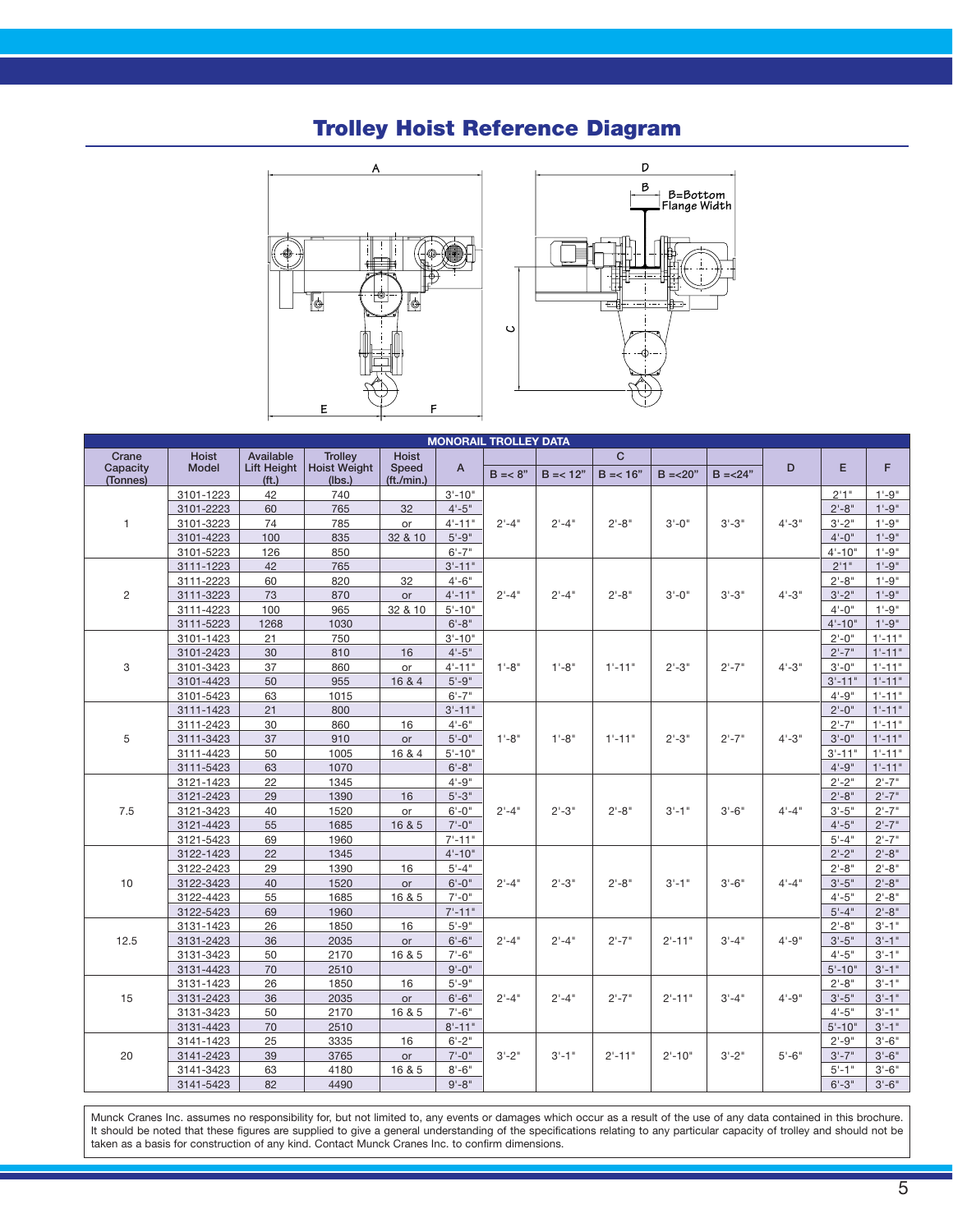**TOTAL CRANE SYSTEMS** -all about handling-

## **Under Running, Single Girder Overhead Cranes**

## Crane Component Diagram

**MUNCK** 



6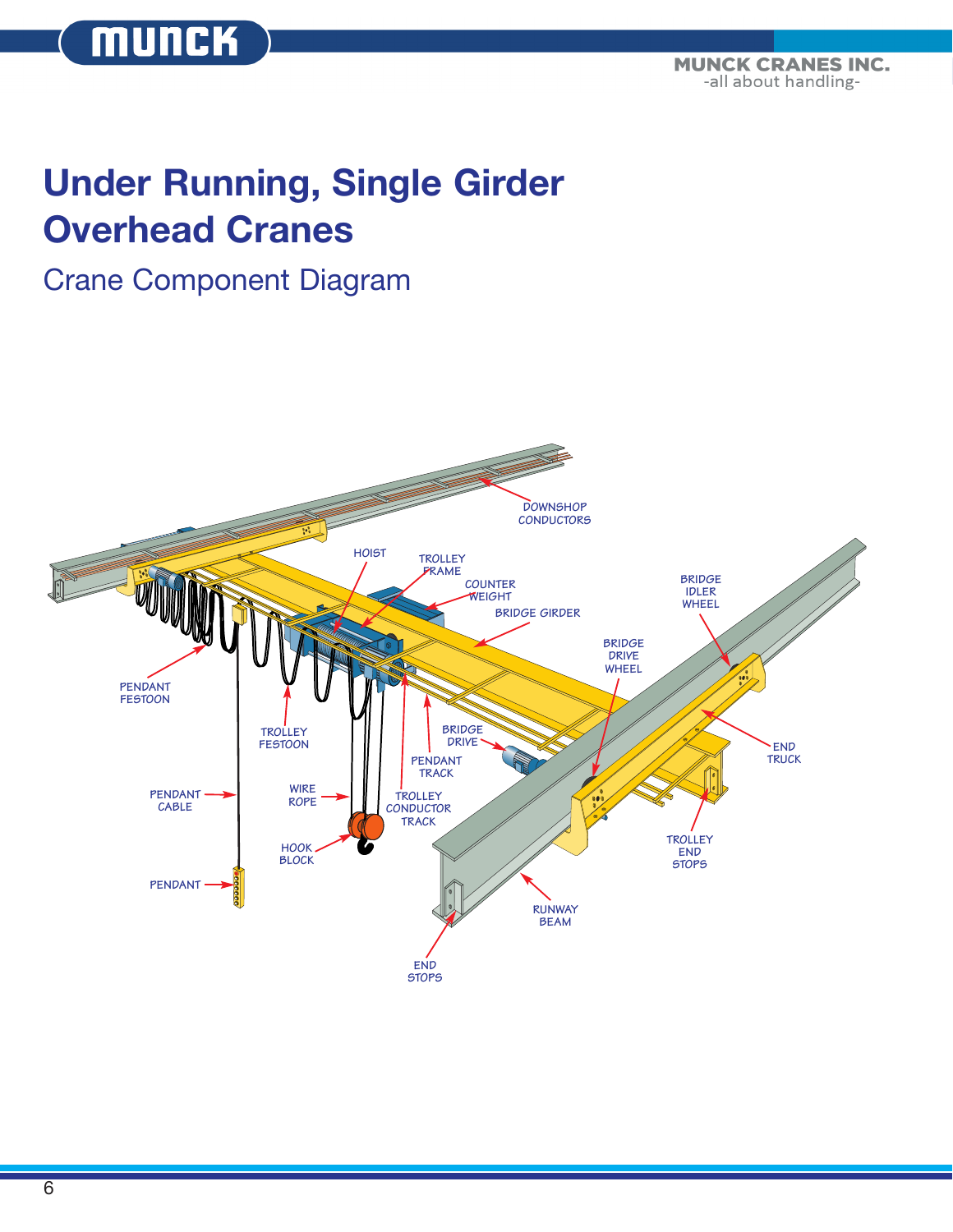### **Technical Description**

- **MUNCK CRANES INC.** is recognized as a quality manufacturer of wire rope hoists and overhead traveling cranes.
- **MUNCK** cranes are in use in a wide range of lifting applications from the lightest duty to severe industrial applications.
- The New Generation of Heavy Industrial Cranes from **MUNCK** is a result of over 80 years of experience and a total devotion to this market.
- Utilizing the latest technology, the **MUNCK** line of Heavy Duty Electric Wire Rope Hoists and Cranes are manufactured to provide a high performance lifting system.
- The **MUNCK** product provides reliable service in more than 60 countries world wide.
- The **MUNCK** crane is a heavy duty, low maintenance crane. Its rugged construction and space saving design provide maximum utilization of available area.

#### **STEEL CONSTRUCTION**

- The bridge girder of every **MUNCK** crane is designed to the current CMAA specifications and can be engineered to meet other local codes and regulations.
- Both rolled structural shapes and welded plate box girder designs are used depending on design requirements.
- Box girders are fabricated from 44W steel.

#### **END TRUCKS**

- The crane end trucks are manufactured from structural sections and are jig assembled to ensure alignment of bearings and axles.
- Dual motor bridge drives are standard. Other drive types are available upon request.
- Bridge to End Truck connections are bolted.
- Bridge wheels are flanged with anti-friction bearings.
- Rail sweeps and rubber bumpers are standard on all end trucks.

#### **HOISTING MACHINERY**

- The hoisting machinery consists of a **MUNCK** heavy duty industrial type standard wire rope hoist unit mounted on a low headroom type trolley.
- Motors are totally enclosed fan cooled, hoist duty with Class "F" insulation.
- Gears are precision machined from alloy steel and induction hardened. All gearing is enclosed in a rugged steel housing and is oil splash lubricated.
- Steel wire rope drums are precision machined.
- Rope drums are available in both single & double grooved configurations.
- Hoists are equipped with rope guides to prevent over lapping of the rope on the drum and to extend rope life.
- Upper and lower hoisting limit switches are standard equipment.
- The trolley is fabricated from structural shapes and plates to suit the application.

#### **MOTORS**

- All motors are specifically designed for hoist and crane duty.
- All motors are totally enclosed fan cooled with Class "F" insulation.

#### **BRAKES**

- All trolley and bridge drive motors have disc brakes as standard equipment.
- All hoists have two braking systems, one control brake and one holding brake.

#### **CONTROLS**

- Each crane is controlled from a push-button station suspended from a track allowing the operator to remain clear of the load during lifting and traveling.
- Other types of controls such as radio, infrared and cab controls are available.
- Contactors, fuses, transformers and other associated equipment are mounted in electrical cabinets to suit the applicable environment.
- All cranes are equipped with an emergency stop button that operates a mainline contactor shutting off the power to the crane.

#### **BRIDGE ELECTRIFICATION**

• Bridge electrification is provided via a flat cable festoon system suspended from a track as standard equipment.

#### **SURFACE TREATMENT**

- The hoist is finished in enamel paint.
- The crane steel structure is thoroughly wire brushed and finished with anti-corrosion paint.

#### **OPTIONAL FEATURES**

The following features can be supplied:

- Overload Switch
- Power Circuit Limit Switch
- Rotation Warning Beacon
- Anti-Collision Equipment
- Runway Electrification
- Travel Limits for Bridge & Trolley
- Weighing Equipment
- Variable Speed Control
- Remote Control
- Bridge Lights
- Warning Horn or Bell

Other options are available on request.

#### **RUNWAY SYSTEMS**

• Custom designed to suit many applications as part of a **"Total Crane System"** package.